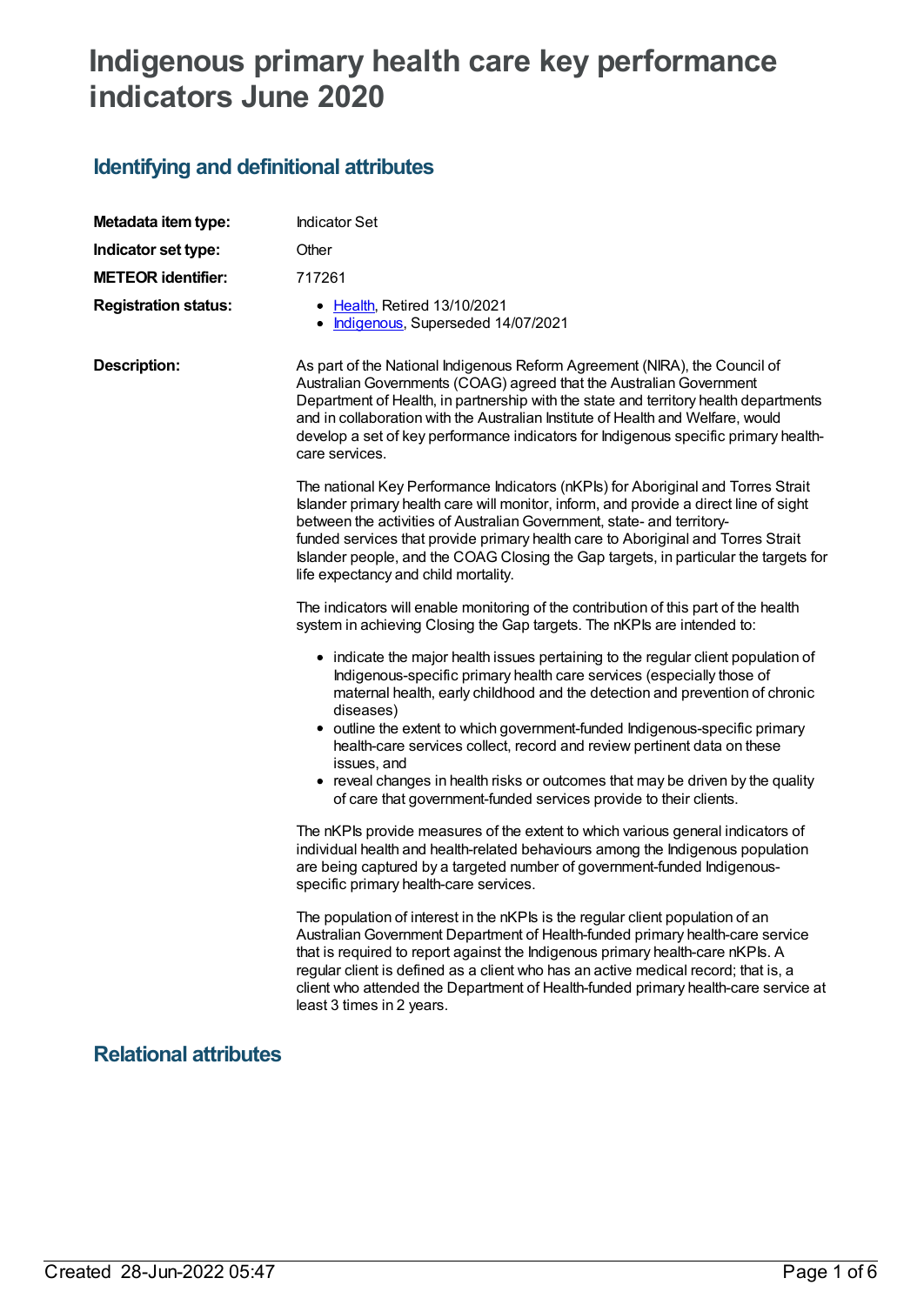| <b>Related metadata</b><br>references:                | Supersedes Indigenous primary health care key performance indicators 2018-<br><u>2019</u>                                                                                                                                                |
|-------------------------------------------------------|------------------------------------------------------------------------------------------------------------------------------------------------------------------------------------------------------------------------------------------|
|                                                       | • Health, Superseded 16/01/2020<br>• Indigenous, Superseded 14/07/2021                                                                                                                                                                   |
|                                                       | See also Indigenous primary health care NBEDS 2019-20                                                                                                                                                                                    |
|                                                       | • Health, Superseded 16/01/2020<br>• Indigenous, Superseded 14/07/2021                                                                                                                                                                   |
|                                                       | See also Indigenous primary health care NBEDS 2020-21                                                                                                                                                                                    |
|                                                       | • Health, Retired 13/10/2021                                                                                                                                                                                                             |
|                                                       | Has been superseded by <b>Indigenous-specific primary health care national key</b><br>performance indicators December 2020                                                                                                               |
|                                                       | • Indigenous, Standard 14/07/2021                                                                                                                                                                                                        |
| <b>Outcome areas linked to</b><br>this Indicator set: | Indigenous Australians achieve health outcomes comparable to the broader<br>populationIndigenous, Standard 21/07/2010                                                                                                                    |
| <b>Indicators linked to this</b><br>Indicator set:    | Indigenous primary health care: PI01a-Number of Indigenous babies born within the<br>previous 12 months whose birthweight has been recorded, June 2020<br>Health, Retired 13/10/2021<br>Indigenous, Superseded 14/07/2021                |
|                                                       |                                                                                                                                                                                                                                          |
|                                                       | Indigenous primary health care: PI01b-Proportion of Indigenous babies born within<br>the previous 12 months whose birthweight has been recorded, June 2020<br>Health, Retired 13/10/2021                                                 |
|                                                       | Indigenous, Superseded 14/07/2021                                                                                                                                                                                                        |
|                                                       | Indigenous primary health care: PI02a-Number of Indigenous babies born within the<br>previous 12 months whose birthweight results were low, normal or high, June 2020<br>Health, Retired 13/10/2021<br>Indigenous, Superseded 14/07/2021 |
|                                                       | Indigenous primary health care: PI02b-Proportion of Indigenous babies born within<br>the previous 12 months whose birthweight results were low, normal or high, June<br>2020                                                             |
|                                                       | Health, Retired 13/10/2021<br>Indigenous, Superseded 14/07/2021                                                                                                                                                                          |
|                                                       |                                                                                                                                                                                                                                          |
|                                                       | Indigenous primary health care: PI03a-Number of regular clients for whom an MBS<br>Health Assessment for Aboriginal and Torres Strait Islander People (MBS Item<br>715) was claimed, June 2020                                           |
|                                                       | Health, Retired 13/10/2021<br>Indigenous, Superseded 14/07/2021                                                                                                                                                                          |
|                                                       | Indigenous primary health care: PI03b-Proportion of regular clients for whom an                                                                                                                                                          |
|                                                       | MBS Health Assessment for Aboriginal and Torres Strait Islander People (MBS<br>Item 715) was claimed, June 2020                                                                                                                          |
|                                                       | Health, Retired 13/10/2021<br>Indigenous, Superseded 14/07/2021                                                                                                                                                                          |
|                                                       | Indigenous primary health care: PI04a-Number of Indigenous children who are fully                                                                                                                                                        |
|                                                       | immunised, June 2020<br>Health, Retired 13/10/2021                                                                                                                                                                                       |
|                                                       | Indigenous, Superseded 14/07/2021                                                                                                                                                                                                        |
|                                                       | Indigenous primary health care: PI04b-Proportion of Indigenous children who are<br>fully immunised, June 2020                                                                                                                            |
|                                                       | Health, Retired 13/10/2021<br>Indigenous, Superseded 14/07/2021                                                                                                                                                                          |
|                                                       | Indigenous primary health care: PI05a-Number of regular clients with Type II                                                                                                                                                             |
|                                                       | diabetes who have had an HbA1c measurement result recorded, June 2020<br>Health, Retired 13/10/2021                                                                                                                                      |

[Indigenous](https://meteor.aihw.gov.au/RegistrationAuthority/6), Superseded 14/07/2021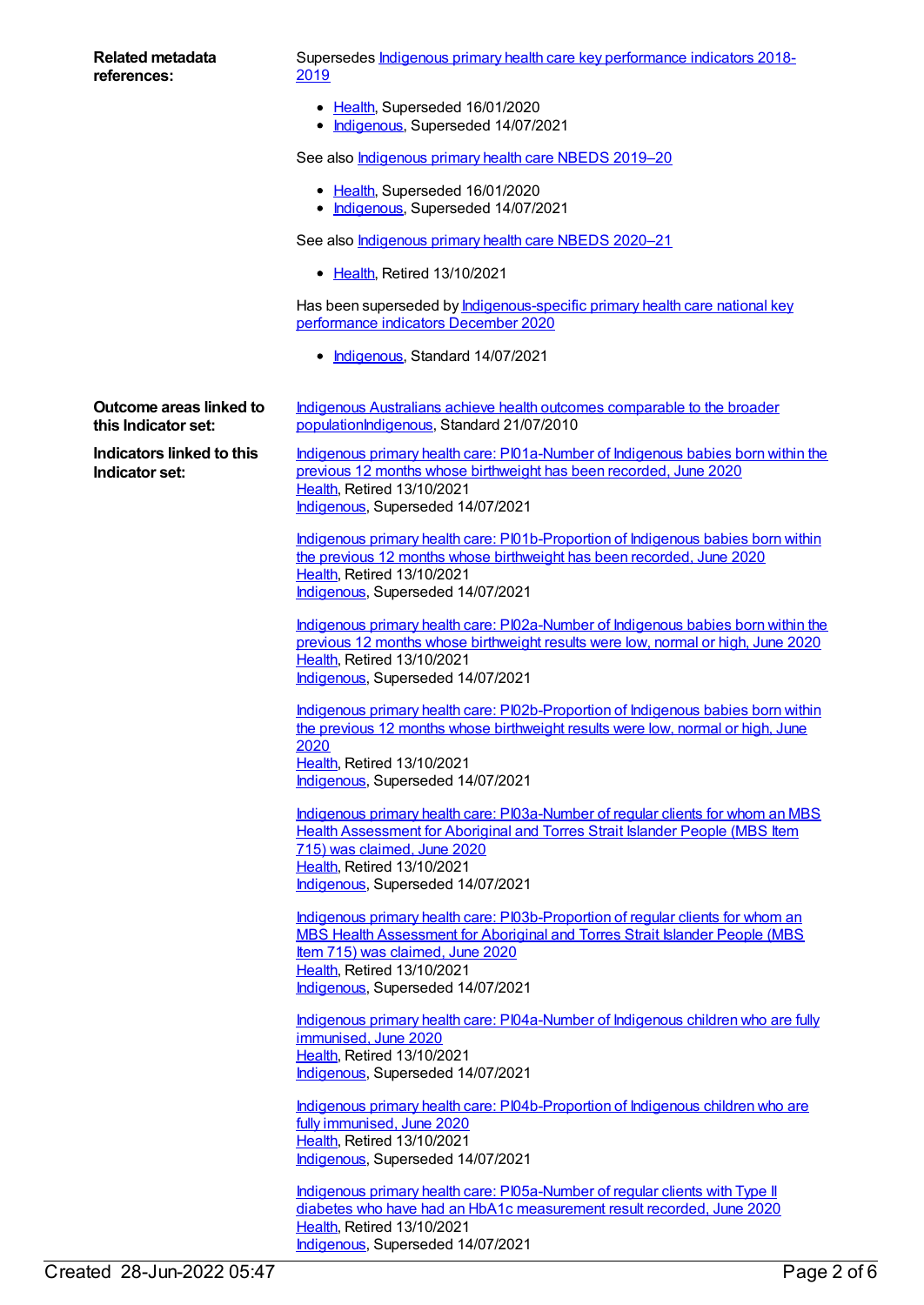Indigenous primary health care: [PI05b-Proportion](https://meteor.aihw.gov.au/content/717285) of regular clients with Type II diabetes who have had an HbA1c measurement result recorded, June 2020 [Health](https://meteor.aihw.gov.au/RegistrationAuthority/12), Retired 13/10/2021 [Indigenous](https://meteor.aihw.gov.au/RegistrationAuthority/6), Superseded 14/07/2021

Indigenous primary health care: [PI06a-Number](https://meteor.aihw.gov.au/content/717287) of regular clients with Type II diabetes whose HbA1c measurement result was within a specified level, June 2020 [Health](https://meteor.aihw.gov.au/RegistrationAuthority/12), Retired 13/10/2021 [Indigenous](https://meteor.aihw.gov.au/RegistrationAuthority/6), Superseded 14/07/2021

Indigenous primary health care: [PI06b-Proportion](https://meteor.aihw.gov.au/content/717289) of regular clients with Type II diabetes whose HbA1c measurement result was within a specified level, June 2020 [Health](https://meteor.aihw.gov.au/RegistrationAuthority/12), Retired 13/10/2021 [Indigenous](https://meteor.aihw.gov.au/RegistrationAuthority/6), Superseded 14/07/2021

Indigenous primary health care: [PI07a-Number](https://meteor.aihw.gov.au/content/717292) of regular clients with a chronic disease for whom a GP Management Plan (MBS Item 721) was claimed, June 2020 [Health](https://meteor.aihw.gov.au/RegistrationAuthority/12), Retired 13/10/2021 [Indigenous](https://meteor.aihw.gov.au/RegistrationAuthority/6), Superseded 14/07/2021

Indigenous primary health care: [PI07b-Proportion](https://meteor.aihw.gov.au/content/717294) of regular clients with a chronic disease for whom a GP Management Plan (MBS Item 721) was claimed, June 2020 [Health](https://meteor.aihw.gov.au/RegistrationAuthority/12), Retired 13/10/2021 [Indigenous](https://meteor.aihw.gov.au/RegistrationAuthority/6), Superseded 14/07/2021

Indigenous primary health care: [PI08a-Number](https://meteor.aihw.gov.au/content/717296) of regular clients with a chronic disease for whom a Team Care Arrangement (MBS Item 723) was claimed, June 2020 [Health](https://meteor.aihw.gov.au/RegistrationAuthority/12), Retired 13/10/2021 [Indigenous](https://meteor.aihw.gov.au/RegistrationAuthority/6), Superseded 14/07/2021

Indigenous primary health care: [PI08b-Proportion](https://meteor.aihw.gov.au/content/717298) of regular clients with a chronic disease for whom a Team Care Arrangement (MBS Item 723) was claimed, June 2020 [Health](https://meteor.aihw.gov.au/RegistrationAuthority/12), Retired 13/10/2021 [Indigenous](https://meteor.aihw.gov.au/RegistrationAuthority/6), Superseded 14/07/2021

Indigenous primary health care: [PI09a-Number](https://meteor.aihw.gov.au/content/717300) of regular clients whose smoking status has been recorded, June 2020 [Health](https://meteor.aihw.gov.au/RegistrationAuthority/12), Retired 13/10/2021 [Indigenous](https://meteor.aihw.gov.au/RegistrationAuthority/6), Superseded 14/07/2021

Indigenous primary health care: [PI09b-Proportion](https://meteor.aihw.gov.au/content/717302) of regular clients whose smoking status has been recorded, June 2020 [Health](https://meteor.aihw.gov.au/RegistrationAuthority/12), Retired 13/10/2021 [Indigenous](https://meteor.aihw.gov.au/RegistrationAuthority/6), Superseded 14/07/2021

Indigenous primary health care: [PI10a-Number](https://meteor.aihw.gov.au/content/717304) of regular clients with a smoking status result, June 2020 [Health](https://meteor.aihw.gov.au/RegistrationAuthority/12), Retired 13/10/2021 [Indigenous](https://meteor.aihw.gov.au/RegistrationAuthority/6), Superseded 14/07/2021

Indigenous primary health care: [PI10b-Proportion](https://meteor.aihw.gov.au/content/717306) of regular clients with a smoking status result, June 2020 [Health](https://meteor.aihw.gov.au/RegistrationAuthority/12), Retired 13/10/2021 [Indigenous](https://meteor.aihw.gov.au/RegistrationAuthority/6), Superseded 14/07/2021

Indigenous primary health care: [PI11a-Number](https://meteor.aihw.gov.au/content/717308) of regular clients who gave birth within the previous 12 months with a smoking status of 'current smoker', 'ex-smoker' or 'never smoked', June 2020 [Health](https://meteor.aihw.gov.au/RegistrationAuthority/12), Retired 13/10/2021 [Indigenous](https://meteor.aihw.gov.au/RegistrationAuthority/6), Superseded 14/07/2021

Indigenous primary health care: [PI11b-Proportion](https://meteor.aihw.gov.au/content/717310) of regular clients who gave birth within the previous 12 months with a smoking status of 'current smoker', 'ex-smoker' or 'never smoked', June 2020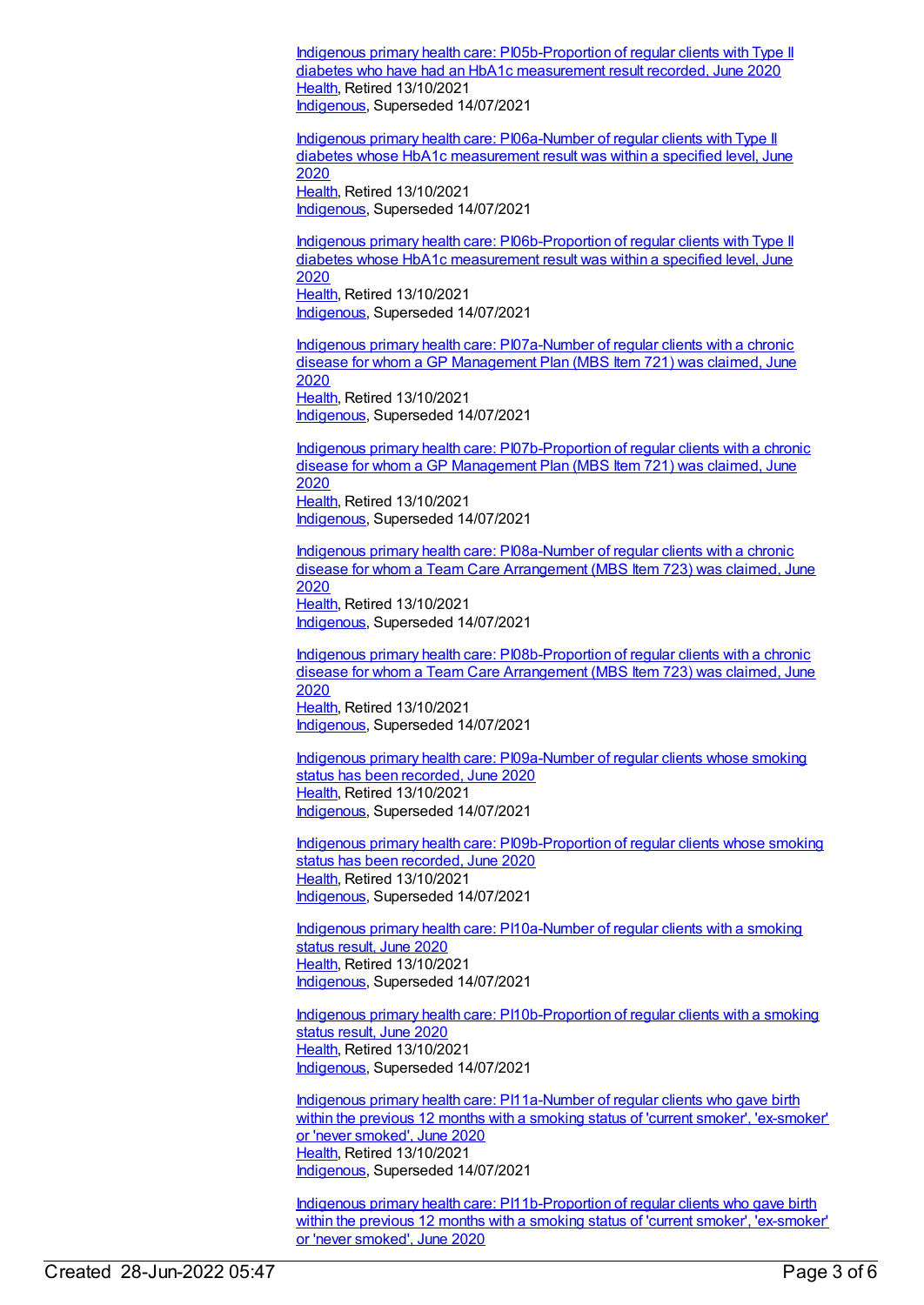[Health](https://meteor.aihw.gov.au/RegistrationAuthority/12), Retired 13/10/2021 [Indigenous](https://meteor.aihw.gov.au/RegistrationAuthority/6), Superseded 14/07/2021

Indigenous primary health care: [PI12a-Number](https://meteor.aihw.gov.au/content/717312) of regular clients who are classified as overweight or obese, June 2020 [Health](https://meteor.aihw.gov.au/RegistrationAuthority/12), Retired 13/10/2021 [Indigenous](https://meteor.aihw.gov.au/RegistrationAuthority/6), Superseded 14/07/2021

Indigenous primary health care: [PI12b-Proportion](https://meteor.aihw.gov.au/content/717314) of regular clients who are classified as overweight or obese, June 2020 [Health](https://meteor.aihw.gov.au/RegistrationAuthority/12), Retired 13/10/2021 [Indigenous](https://meteor.aihw.gov.au/RegistrationAuthority/6), Superseded 14/07/2021

Indigenous primary health care: [PI13a-Number](https://meteor.aihw.gov.au/content/717316) of regular clients who had their first antenatal care visit within specified periods, June 2020 [Health](https://meteor.aihw.gov.au/RegistrationAuthority/12), Retired 13/10/2021 [Indigenous](https://meteor.aihw.gov.au/RegistrationAuthority/6), Superseded 14/07/2021

Indigenous primary health care: [PI13b-Proportion](https://meteor.aihw.gov.au/content/717318) of regular clients who had their first antenatal care visit within specified periods, June 2020 [Health](https://meteor.aihw.gov.au/RegistrationAuthority/12), Retired 13/10/2021 [Indigenous](https://meteor.aihw.gov.au/RegistrationAuthority/6), Superseded 14/07/2021

Indigenous primary health care: [PI14a-Number](https://meteor.aihw.gov.au/content/717320) of regular clients aged 50 years and over who are immunised against influenza, June 2020 [Health](https://meteor.aihw.gov.au/RegistrationAuthority/12), Retired 13/10/2021 [Indigenous](https://meteor.aihw.gov.au/RegistrationAuthority/6), Superseded 14/07/2021

Indigenous primary health care: [PI14b-Proportion](https://meteor.aihw.gov.au/content/717322) of regular clients aged 50 years and over who are immunised against influenza, June 2020 [Health](https://meteor.aihw.gov.au/RegistrationAuthority/12), Retired 13/10/2021 [Indigenous](https://meteor.aihw.gov.au/RegistrationAuthority/6), Superseded 14/07/2021

Indigenous primary health care: [PI15a-Number](https://meteor.aihw.gov.au/content/717324) of regular clients with Type II diabetes or chronic obstructive pulmonary disease (COPD) who are immunised against influenza, June 2020 [Health](https://meteor.aihw.gov.au/RegistrationAuthority/12), Retired 13/10/2021 [Indigenous](https://meteor.aihw.gov.au/RegistrationAuthority/6), Superseded 14/07/2021

Indigenous primary health care: [PI15b-Proportion](https://meteor.aihw.gov.au/content/717326) of regular clients with Type II diabetes or chronic obstructive pulmonary disease (COPD) who are immunised against influenza, June 2020 [Health](https://meteor.aihw.gov.au/RegistrationAuthority/12), Retired 13/10/2021 [Indigenous](https://meteor.aihw.gov.au/RegistrationAuthority/6), Superseded 14/07/2021

Indigenous primary health care: [PI16a-Number](https://meteor.aihw.gov.au/content/717330) of regular clients whose alcohol consumption status has been recorded, June 2020 [Health](https://meteor.aihw.gov.au/RegistrationAuthority/12), Retired 13/10/2021 [Indigenous](https://meteor.aihw.gov.au/RegistrationAuthority/6), Superseded 14/07/2021

Indigenous primary health care: [PI16b-Proportion](https://meteor.aihw.gov.au/content/717332) of regular clients whose alcohol consumption status has been recorded, June 2020 [Health](https://meteor.aihw.gov.au/RegistrationAuthority/12), Retired 13/10/2021 [Indigenous](https://meteor.aihw.gov.au/RegistrationAuthority/6), Superseded 14/07/2021

Indigenous primary health care: [PI17a-Number](https://meteor.aihw.gov.au/content/717334) of regular clients who had an AUDIT-C with result within specified levels, June 2020 [Health](https://meteor.aihw.gov.au/RegistrationAuthority/12), Retired 13/10/2021 [Indigenous](https://meteor.aihw.gov.au/RegistrationAuthority/6), Superseded 14/07/2021

Indigenous primary health care: [PI17b-Proportion](https://meteor.aihw.gov.au/content/717336) of regular clients who had an AUDIT-C with result within specified levels, June 2020 [Health](https://meteor.aihw.gov.au/RegistrationAuthority/12), Retired 13/10/2021 [Indigenous](https://meteor.aihw.gov.au/RegistrationAuthority/6), Superseded 14/07/2021

Indigenous primary health care: [PI18a-Number](https://meteor.aihw.gov.au/content/717338) of regular clients with a selected chronic disease who have had a kidney function test, June 2020 [Health](https://meteor.aihw.gov.au/RegistrationAuthority/12), Retired 13/10/2021 [Indigenous](https://meteor.aihw.gov.au/RegistrationAuthority/6), Superseded 14/07/2021

Indigenous primary health care: [PI18b-Proportion](https://meteor.aihw.gov.au/content/717340) of regular clients with a selected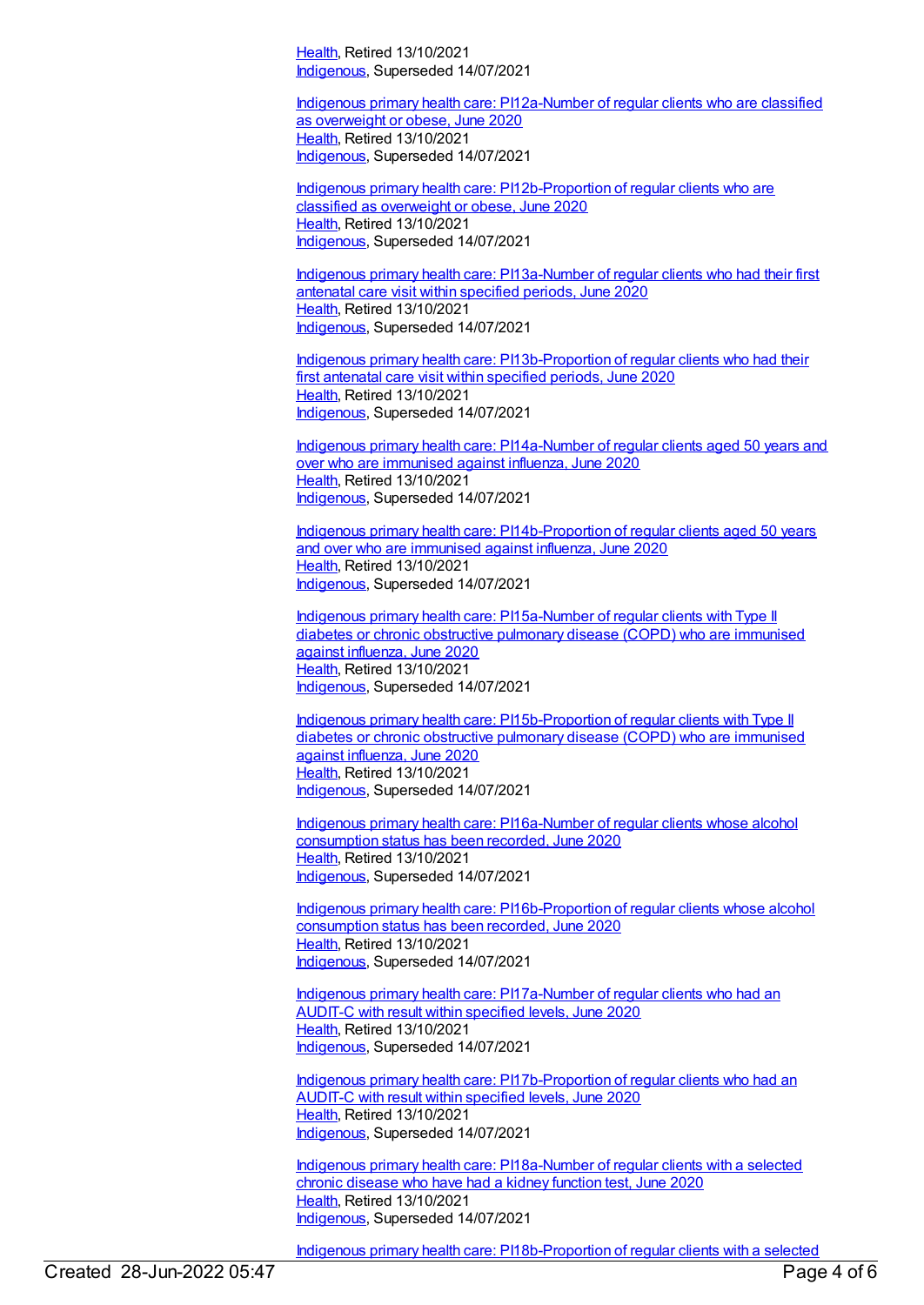chronic disease who have had a kidney function test, June 2020 [Health](https://meteor.aihw.gov.au/RegistrationAuthority/12), Retired 13/10/2021 [Indigenous](https://meteor.aihw.gov.au/RegistrationAuthority/6), Superseded 14/07/2021

Indigenous primary health care: [PI19a-Number](https://meteor.aihw.gov.au/content/717342) of regular clients with a selected chronic disease who have had a kidney function test with results within specified levels, June 2020 [Health](https://meteor.aihw.gov.au/RegistrationAuthority/12), Retired 13/10/2021 [Indigenous](https://meteor.aihw.gov.au/RegistrationAuthority/6), Superseded 14/07/2021

Indigenous primary health care: [PI19b-Proportion](https://meteor.aihw.gov.au/content/717344) of regular clients with a selected chronic disease who have had a kidney function test with results within specified levels, June 2020 [Health](https://meteor.aihw.gov.au/RegistrationAuthority/12), Retired 13/10/2021 [Indigenous](https://meteor.aihw.gov.au/RegistrationAuthority/6), Superseded 14/07/2021

Indigenous primary health care: PI20a-Number of regular clients who have had the necessary risk factors assessed to enable [cardiovascular](https://meteor.aihw.gov.au/content/717348) disease (CVD) assessment, June 2020 [Health](https://meteor.aihw.gov.au/RegistrationAuthority/12), Retired 13/10/2021 [Indigenous](https://meteor.aihw.gov.au/RegistrationAuthority/6), Superseded 14/07/2021

Indigenous primary health care: [PI20b-Proportion](https://meteor.aihw.gov.au/content/717350) of regular clients who have had the necessary risk factors assessed to enable cardiovascular disease (CVD) assessment, June 2020 [Health](https://meteor.aihw.gov.au/RegistrationAuthority/12), Retired 13/10/2021 [Indigenous](https://meteor.aihw.gov.au/RegistrationAuthority/6), Superseded 14/07/2021

Indigenous primary health care: PI21a-Number of regular clients aged 35 to 74 years who have had an absolute [cardiovascular](https://meteor.aihw.gov.au/content/717352) disease (CVD) risk assessment with results within specified levels, June 2020 [Health](https://meteor.aihw.gov.au/RegistrationAuthority/12), Retired 13/10/2021 [Indigenous](https://meteor.aihw.gov.au/RegistrationAuthority/6), Superseded 14/07/2021

Indigenous primary health care: [PI21b-Proportion](https://meteor.aihw.gov.au/content/717354) of regular clients aged 35 to 74 years who have had an absolute cardiovascular disease (CVD) risk assessment with results within specified levels, June 2020 [Health](https://meteor.aihw.gov.au/RegistrationAuthority/12), Retired 13/10/2021 [Indigenous](https://meteor.aihw.gov.au/RegistrationAuthority/6), Superseded 14/07/2021

Indigenous primary health care: [PI22a-Number](https://meteor.aihw.gov.au/content/717356) of regular clients who have had a cervical screening, June 2020 [Health](https://meteor.aihw.gov.au/RegistrationAuthority/12), Retired 13/10/2021 [Indigenous](https://meteor.aihw.gov.au/RegistrationAuthority/6), Superseded 14/07/2021

Indigenous primary health care: [PI22b-Proportion](https://meteor.aihw.gov.au/content/717358) of regular clients who have had a cervical screening, June 2020 [Health](https://meteor.aihw.gov.au/RegistrationAuthority/12), Retired 13/10/2021 [Indigenous](https://meteor.aihw.gov.au/RegistrationAuthority/6), Superseded 14/07/2021

Indigenous primary health care: [PI23a-Number](https://meteor.aihw.gov.au/content/717360) of regular clients with Type II diabetes who have had a blood pressure measurement result recorded, June 2020 [Health](https://meteor.aihw.gov.au/RegistrationAuthority/12), Retired 13/10/2021 [Indigenous](https://meteor.aihw.gov.au/RegistrationAuthority/6), Superseded 14/07/2021

Indigenous primary health care: [PI23b-Proportion](https://meteor.aihw.gov.au/content/717362) of regular clients with Type II diabetes who have had a blood pressure measurement result recorded, June 2020 [Health](https://meteor.aihw.gov.au/RegistrationAuthority/12), Retired 13/10/2021 [Indigenous](https://meteor.aihw.gov.au/RegistrationAuthority/6), Superseded 14/07/2021

Indigenous primary health care: [PI24a-Number](https://meteor.aihw.gov.au/content/717366) of regular clients with Type II diabetes whose blood pressure measurement result was less than or equal to 130/80 mmHg, June 2020 [Health](https://meteor.aihw.gov.au/RegistrationAuthority/12), Retired 13/10/2021 [Indigenous](https://meteor.aihw.gov.au/RegistrationAuthority/6), Superseded 14/07/2021

Indigenous primary health care: [PI24b-Proportion](https://meteor.aihw.gov.au/content/717368) of regular clients with Type II diabetes whose blood pressure measurement result was less than or equal to 130/80 mmHg, June 2020 [Health](https://meteor.aihw.gov.au/RegistrationAuthority/12), Retired 13/10/2021